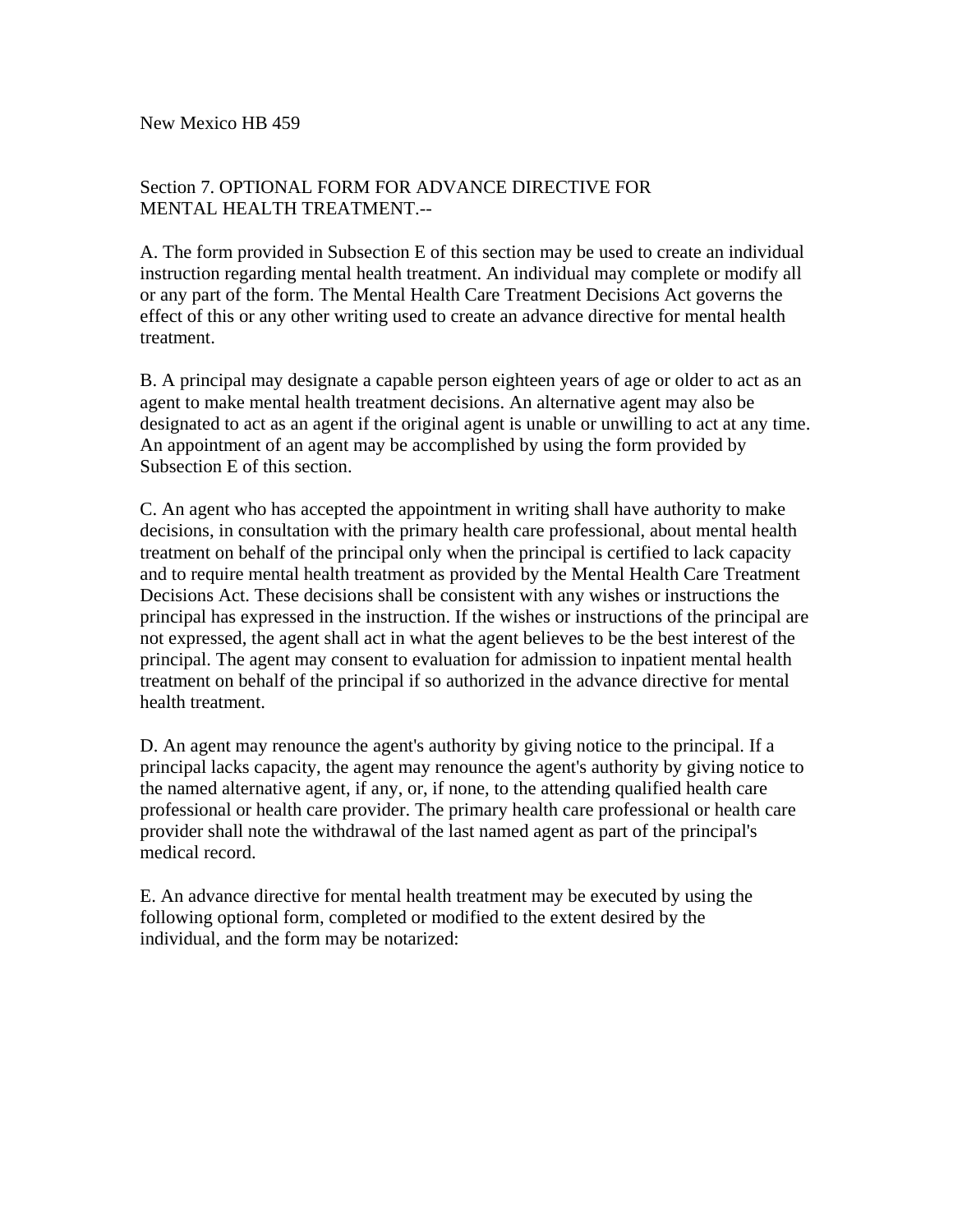New Mexico HB 459

# **ADVANCE DIRECTIVE FOR MENTAL HEALTH TREATMENT**

I, being a person with capacity, willfully and voluntarily make known my wishes about mental health treatment, by my instructions to others through my advance directive for mental health treatment, or by my appointment of an agent, or both. If a guardian or an agent is appointed to make mental health decisions for me, I intend this document to take precedence over other means of ascertaining my wishes and interests. The fact that I may have left blanks in this directive does not affect its validity in any way. I intend that all completed sections be followed. I intend this directive to take precedence over any other mental health directives I have previously executed, to the extent that they are inconsistent with this document, or unless I expressly state otherwise in either document. I understand that I may revoke this directive in whole or in part if I am a person with capacity. I understand that I cannot revoke this directive if one qualified health care professional and one mental health treatment provider find that I am an incapacitated person, unless I successfully challenge the determination of incapacity.

I understand there are some circumstances where my provider may not have to follow my directive, specifically, if the treatment requested in this directive is infeasible or unavailable, the facility or provider is not licensed or authorized to provide the treatment requested or the directive conflicts with other applicable law. I thus do hereby declare:

# *I. DECLARATION FOR MENTAL HEALTH TREATMENT*

If a mental health treatment provider and a qualified health care professional, one of whom is my primary health care professional, if reasonably available, determine that my ability to receive and evaluate information effectively or communicate decisions is impaired to such an extent that I lack the capacity to refuse or consent to mental health treatment and that mental health treatment is necessary, I direct my primary health care professional and a mental health treatment provider, pursuant to the Mental Health Care Treatment Decisions Act, to provide the mental health treatment I have indicated below by my signature. I understand that "mental health treatment" means services provided for the prevention of, amelioration of symptoms of or recovery from mental illness or emotional disturbance, including but not limited to electroconvulsive treatment, treatment with medication, counseling, rehabilitation services or evaluation for admission to a facility for care or treatment of persons with mental illness, if required.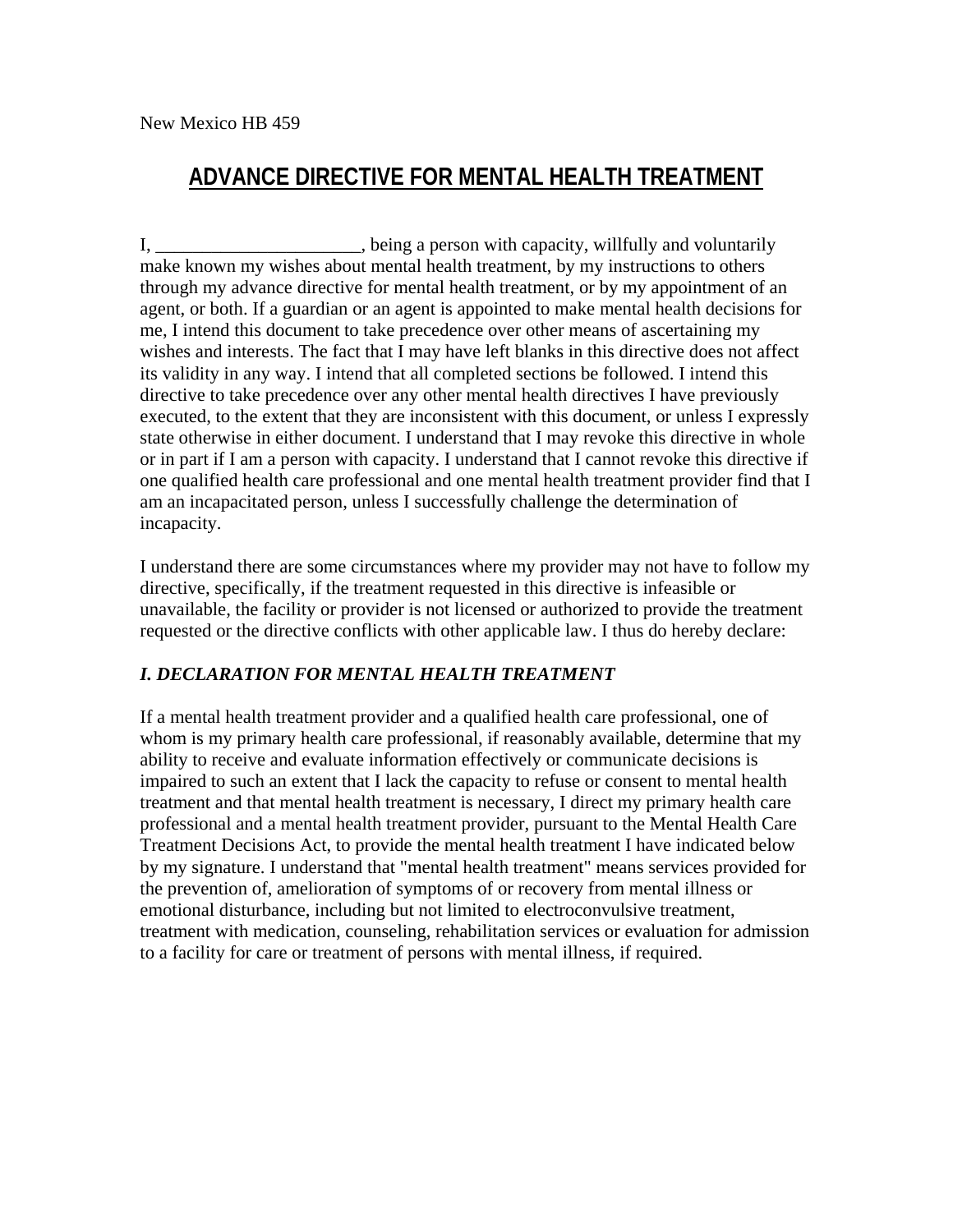# **Preferences and Instructions About Treatment, Facilities and Physicians:**

I would like the physician(s) named below to be involved in my treatment decisions:

|                         | Dr. __________________________Contact information_______________________________                                                                                                                                              |  |  |
|-------------------------|-------------------------------------------------------------------------------------------------------------------------------------------------------------------------------------------------------------------------------|--|--|
|                         | Dr. _________________________Contact information________________________________                                                                                                                                              |  |  |
|                         | I do not wish to be treated by Dr.                                                                                                                                                                                            |  |  |
|                         | Other Preferences: New York Changes and School School School School School School School School School School School School School School School School School School School School School School School School School School |  |  |
|                         | <b>Preferences and Instructions About Other Providers</b>                                                                                                                                                                     |  |  |
|                         | I am receiving other treatment or care from providers who I<br>feel have an impact on my mental health care. I would like                                                                                                     |  |  |
| directive is effective: | the following treatment provider(s) to be contacted when this                                                                                                                                                                 |  |  |
|                         |                                                                                                                                                                                                                               |  |  |
|                         | Contact Information League and Contact Information                                                                                                                                                                            |  |  |
|                         |                                                                                                                                                                                                                               |  |  |
|                         |                                                                                                                                                                                                                               |  |  |
|                         | Preferences and Instructions About Medications for Mental Health Treatment<br>(initial and complete all that apply)                                                                                                           |  |  |
|                         | I consent, and authorize my agent to consent, to the following medications:                                                                                                                                                   |  |  |
|                         | I do not consent, and I do not authorize my agent to<br>consent, to the administration of the following medications:                                                                                                          |  |  |
|                         |                                                                                                                                                                                                                               |  |  |

\_\_\_\_ I am willing to take the medications excluded above if my only reason for excluding them is the side effects, which include \_\_\_\_\_\_\_\_\_\_\_\_\_\_\_\_\_\_\_\_\_\_\_\_\_\_\_\_\_\_, and these side effects can be eliminated by dosage adjustment or other means.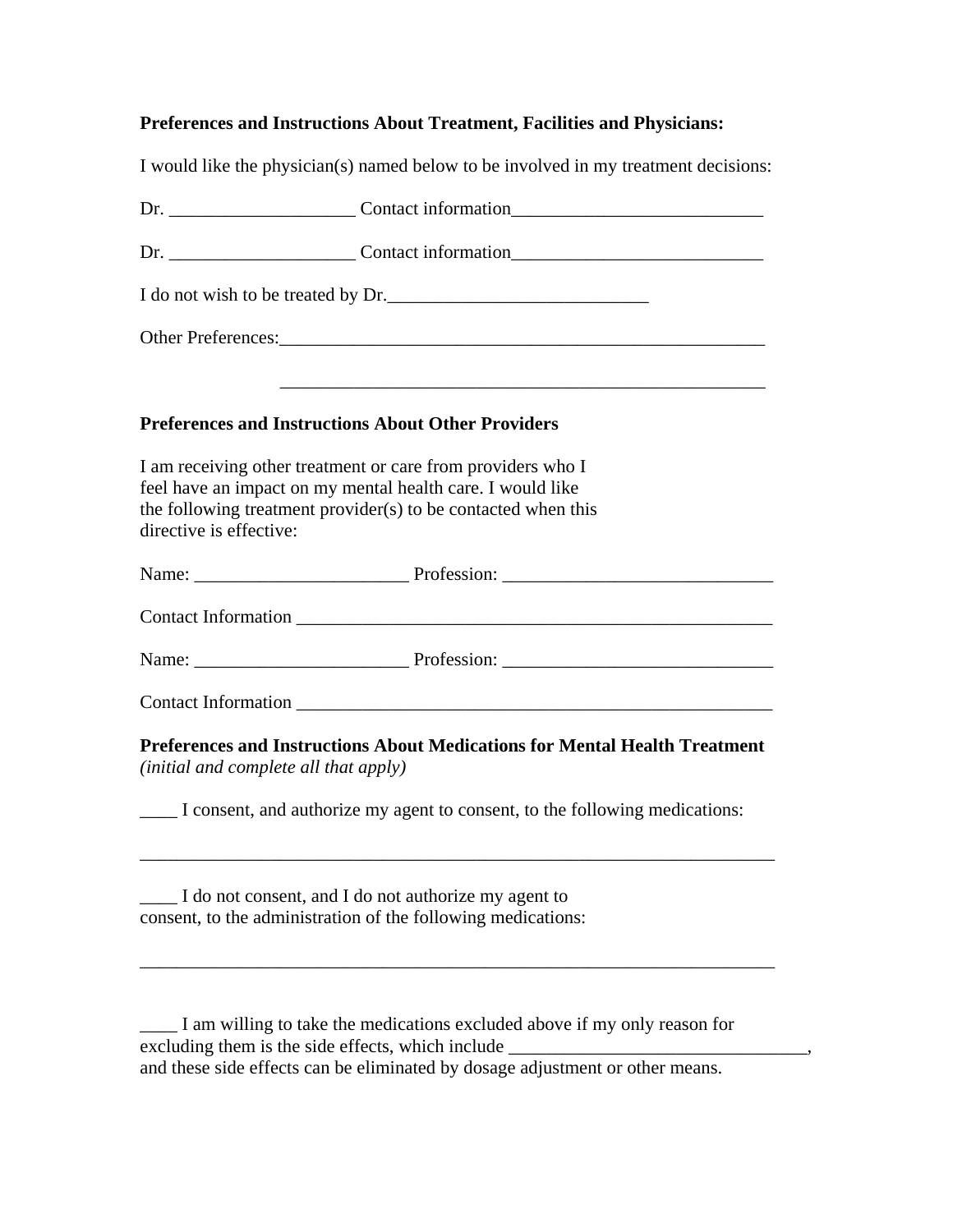\_\_\_\_ I am willing to try any other medications the hospital doctor recommends.

\_\_\_\_\_\_\_\_\_\_\_\_\_\_\_\_\_\_\_\_\_\_\_\_\_\_\_\_\_\_\_\_\_\_\_\_\_\_\_\_\_\_\_\_\_\_\_\_\_\_\_\_\_\_\_\_\_\_\_\_\_\_

\_\_\_\_\_\_\_\_\_\_\_\_\_\_\_\_\_\_\_\_\_\_\_\_\_\_\_\_\_\_\_\_\_\_\_\_\_\_\_\_\_\_\_\_\_\_\_\_\_\_\_\_\_\_\_\_\_\_\_\_\_\_

\_\_\_\_ I am willing to try any other medications my outpatient doctor recommends.

\_\_\_\_ I do not want to try any other medications.

#### **Medication Allergies**

I have allergies to, or severe side effects from, the following:

I have the following other preferences or instructions about medications:

#### **Preferences and Instructions About Hospitalization and Alternatives**

*(initial all that apply and, if desired, rank "1" for first choice, "2" for second choice, and so on)* 

\_\_\_\_\_ In the event my psychiatric condition is serious enough to require 24-hour care and I have no physical conditions that require immediate access to emergency medical care, I prefer to receive this care in programs/facilities designed as alternatives to psychiatric hospitalization.

I would also like the interventions below to be tried before hospitalization is considered:

Calling someone or having someone call me when needed.

Name: Telephone:

\_\_\_ Having a mental health service provider come to see me

\_\_\_ Going to a crisis triage center or emergency room

\_\_\_ Staying overnight at a crisis respite (temporary) bed

\_\_\_\_\_\_\_\_\_\_\_\_\_\_\_\_\_\_\_\_\_\_\_\_\_\_\_\_\_\_\_\_\_\_\_\_\_\_\_\_\_\_\_

Seeing a provider for help with psychiatric medications

\_\_\_ Other, specify: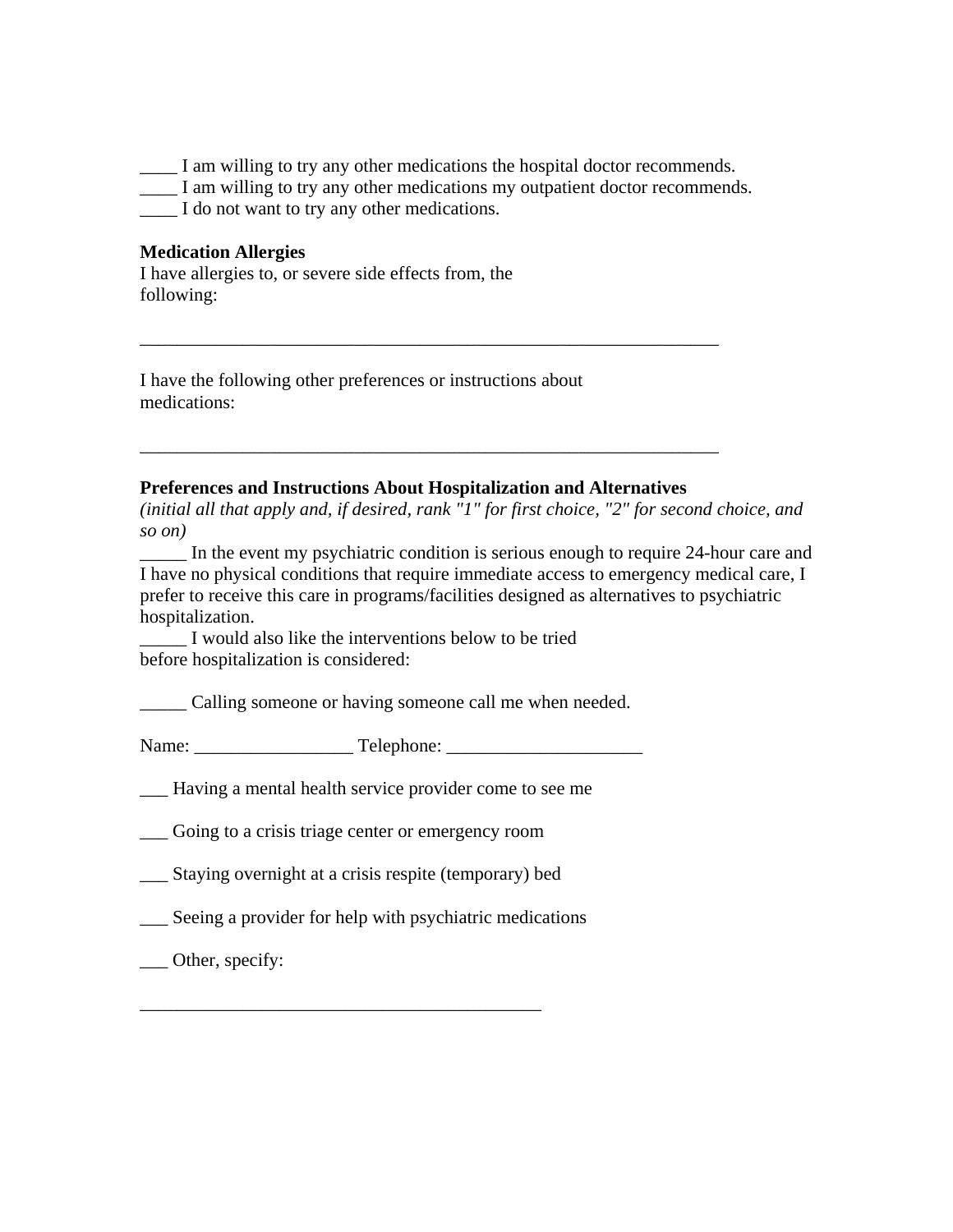#### **Authority to Consent to Inpatient Treatment**

I consent, and authorize my agent to consent, to evaluation for admission to inpatient mental health treatment.

*(Sign one)* 

\_\_\_\_ If deemed appropriate by my agent and treating physician

\_\_\_\_\_\_\_\_\_\_\_\_\_\_\_\_\_\_\_\_\_\_\_\_\_\_\_\_\_ Signature

or

\_\_\_ Under the following circumstances (specify symptoms, behaviors or circumstances that indicate the need for hospitalization)

\_\_\_\_\_\_\_\_\_\_\_\_\_\_\_\_\_\_\_\_\_\_\_\_\_\_\_\_\_\_\_\_\_\_\_\_\_\_\_\_\_\_\_\_\_\_\_\_\_\_\_\_\_\_\_\_\_\_\_\_\_\_\_\_\_\_

\_\_\_\_\_\_\_\_\_\_\_\_\_\_\_\_\_\_\_\_\_\_\_\_\_\_\_\_ Signature

\_\_\_ I do not consent, or authorize my agent to consent, to evaluation for admission to inpatient treatment

\_\_\_\_\_\_\_\_\_\_\_\_\_\_\_\_\_\_\_\_\_\_\_\_\_\_\_\_\_ Signature

## **Preferences and Instructions About Use of Seclusion or Restraint**

I would like the interventions below to be tried before use of seclusion or restraint is considered (initial all that apply)

"Talk me down": one-on-one

\_\_\_ More medication

\_\_\_ Time out/privacy

\_\_\_ Show of authority/force

\_\_\_ Shift my attention to something else

\_\_\_ Set firm limits on my behavior

\_\_\_ Help me to discuss/vent feelings

\_\_\_ Decrease stimulation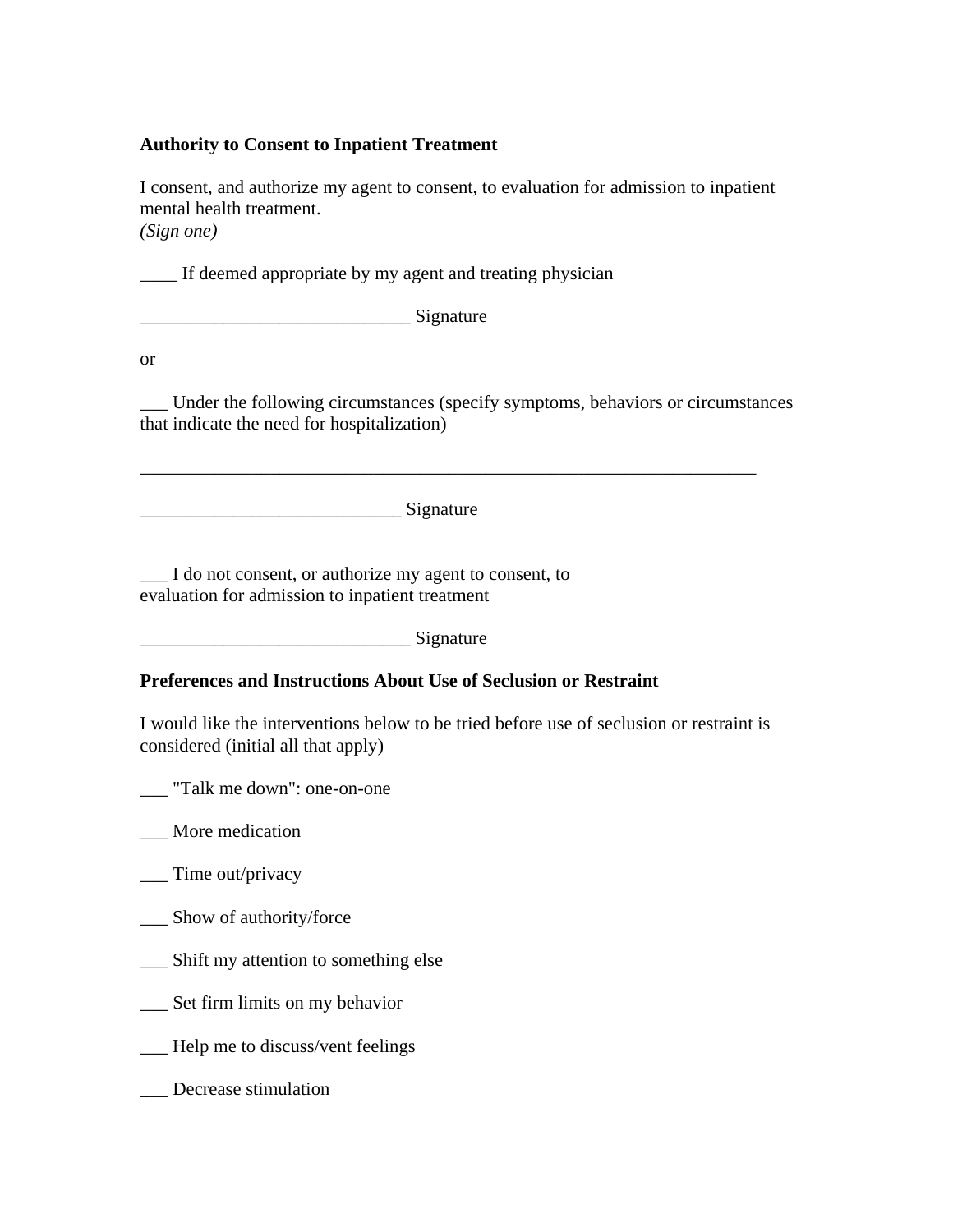\_\_\_ Offer to have neutral person settle dispute

\_\_\_ Other, specify \_\_\_\_\_\_\_\_\_\_\_\_\_\_\_\_\_\_\_\_\_\_\_\_\_\_\_\_\_\_\_\_\_\_

If it is determined that I am engaging in behavior that requires seclusion, physical restraint and/or emergency use of medication, I prefer these interventions in the order I have chosen *(choose "1" for first choice, "2" for second choice, and so on)*:

Seclusion

\_\_\_ Seclusion and physical restraint (combined)

\_\_\_ Medication by injection

\_\_\_ Medication in pill or liquid form

In the event my physician decides to use medication in response to an emergency situation after due consideration of my preferences and instructions for emergency treatments stated above, I expect the choice of medication to reflect any preferences and instructions I have expressed in this directive. The preferences and instructions I have expressed in this section regarding medication in emergency situations do not constitute consent to use of the medication for nonemergency treatment.

#### **Preferences and Instructions About Electroconvulsive Therapy**

My wishes regarding electroconvulsive therapy are *(sign one)*:

\_\_\_ I do not consent, nor authorize my agent to consent, to the administration of electroconvulsive therapy.

\_\_\_\_\_\_\_\_\_\_\_\_\_\_\_\_\_\_\_\_\_\_\_\_\_\_\_\_\_\_\_\_ Signature

\_\_\_ I consent, and authorize my agent to consent, to the administration of electroconvulsive therapy.

\_\_\_\_\_\_\_\_\_\_\_\_\_\_\_\_\_\_\_\_\_\_\_\_\_\_\_\_\_\_\_\_ Signature

\_\_\_ I consent, and authorize my agent to consent, to the administration of electroconvulsive therapy, but only under the following conditions:

 $S$ ignature

\_\_\_\_\_\_\_\_\_\_\_\_\_\_\_\_\_\_\_\_\_\_\_\_\_\_\_\_\_\_\_\_\_\_\_\_\_\_\_\_\_\_\_\_\_\_\_\_\_\_\_\_\_\_\_\_\_\_\_\_\_\_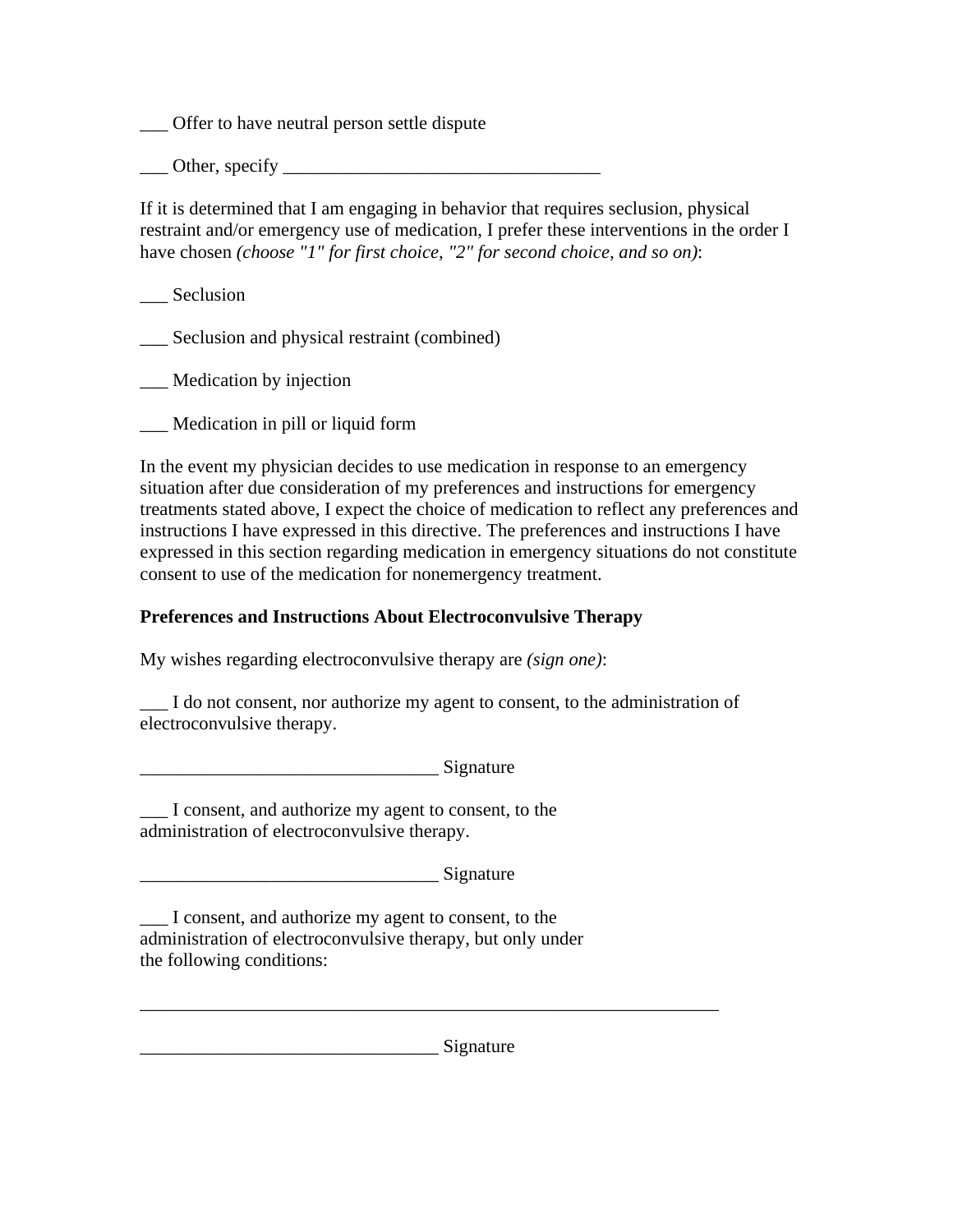# **Preferences and Instructions About Who Is Permitted to Visit**

If I have been admitted to a mental health treatment facility, the following people are not permitted to visit me there:

| I understand that persons not listed above may be permitted to<br>visit me.      |
|----------------------------------------------------------------------------------|
| <b>Additional Instructions About My Mental Health Care</b>                       |
| Other instructions about my mental health care:                                  |
|                                                                                  |
|                                                                                  |
|                                                                                  |
| In case of emergency, please contact:                                            |
|                                                                                  |
|                                                                                  |
| Work Telephone: __________________________Home telephone: ______________________ |
|                                                                                  |
|                                                                                  |
|                                                                                  |
| The following may help me to avoid a hospitalization:                            |
|                                                                                  |

\_\_\_\_\_\_\_\_\_\_\_\_\_\_\_\_\_\_\_\_\_\_\_\_\_\_\_\_\_\_\_\_\_\_\_\_\_\_\_\_\_\_\_\_\_\_\_\_\_\_\_\_\_\_\_\_\_\_\_\_\_\_\_\_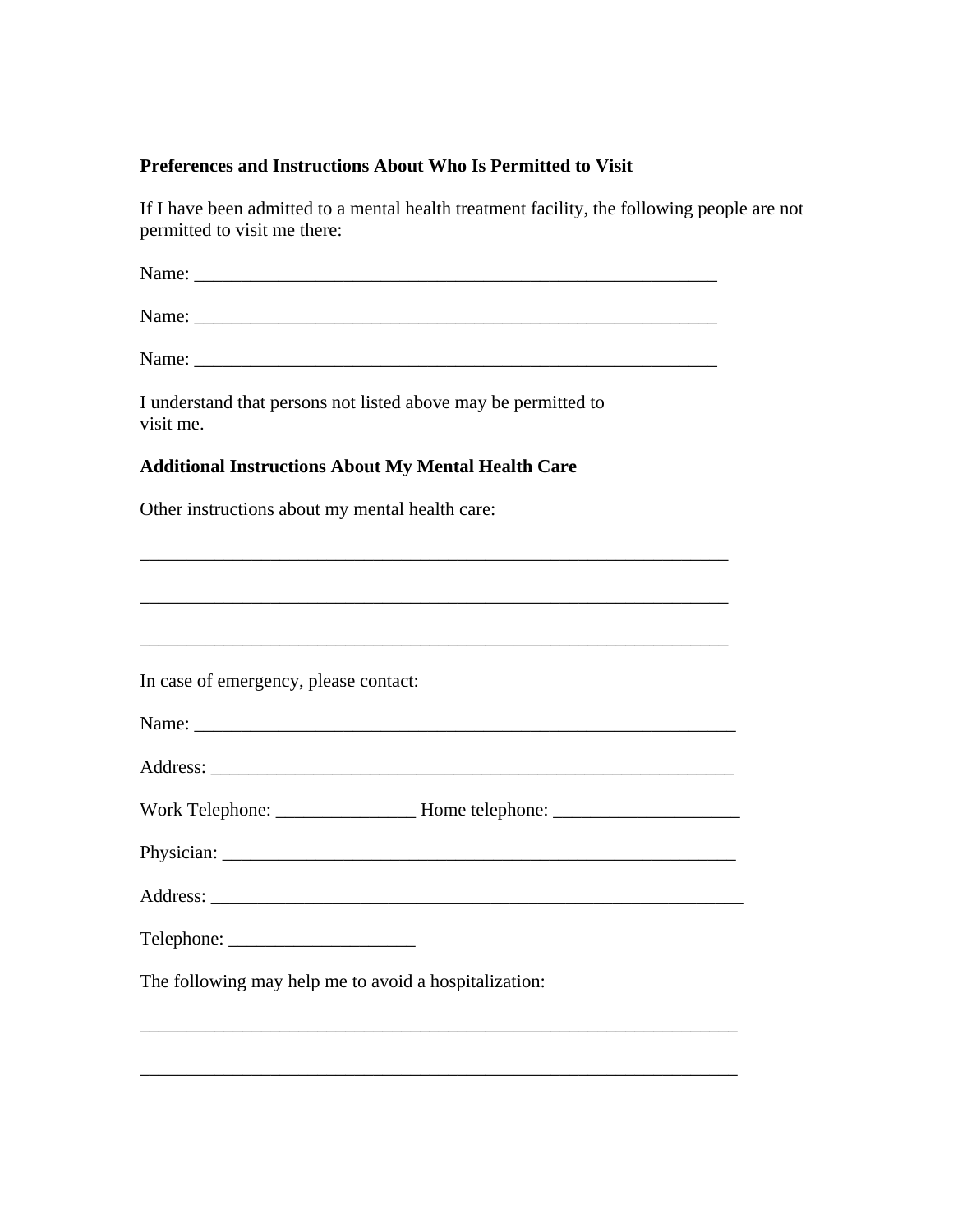I generally react to being hospitalized as follows:

Staff of the hospital or crisis unit can help me by doing the following:

\_\_\_\_\_\_\_\_\_\_\_\_\_\_\_\_\_\_\_\_\_\_\_\_\_\_\_\_\_\_\_\_\_\_\_\_\_\_\_\_\_\_\_\_\_\_\_\_\_\_\_\_\_\_\_\_\_\_\_\_\_\_\_\_\_\_

\_\_\_\_\_\_\_\_\_\_\_\_\_\_\_\_\_\_\_\_\_\_\_\_\_\_\_\_\_\_\_\_\_\_\_\_\_\_\_\_\_\_\_\_\_\_\_\_\_\_\_\_\_\_\_\_\_\_\_\_\_\_\_\_\_\_

\_\_\_\_\_\_\_\_\_\_\_\_\_\_\_\_\_\_\_\_\_\_\_\_\_\_\_\_\_\_\_\_\_\_\_\_\_\_\_\_\_\_\_\_\_\_\_\_\_\_\_\_\_\_\_\_\_\_\_\_\_\_\_\_\_\_

## **Refusal of Treatment**

I do not consent to any mental health treatment.

Signature

I further state that this document and the information contained in it may be released to any requesting licensed mental health professional.

| Signature of principal | Date |  |
|------------------------|------|--|
| Signature of witness   | Date |  |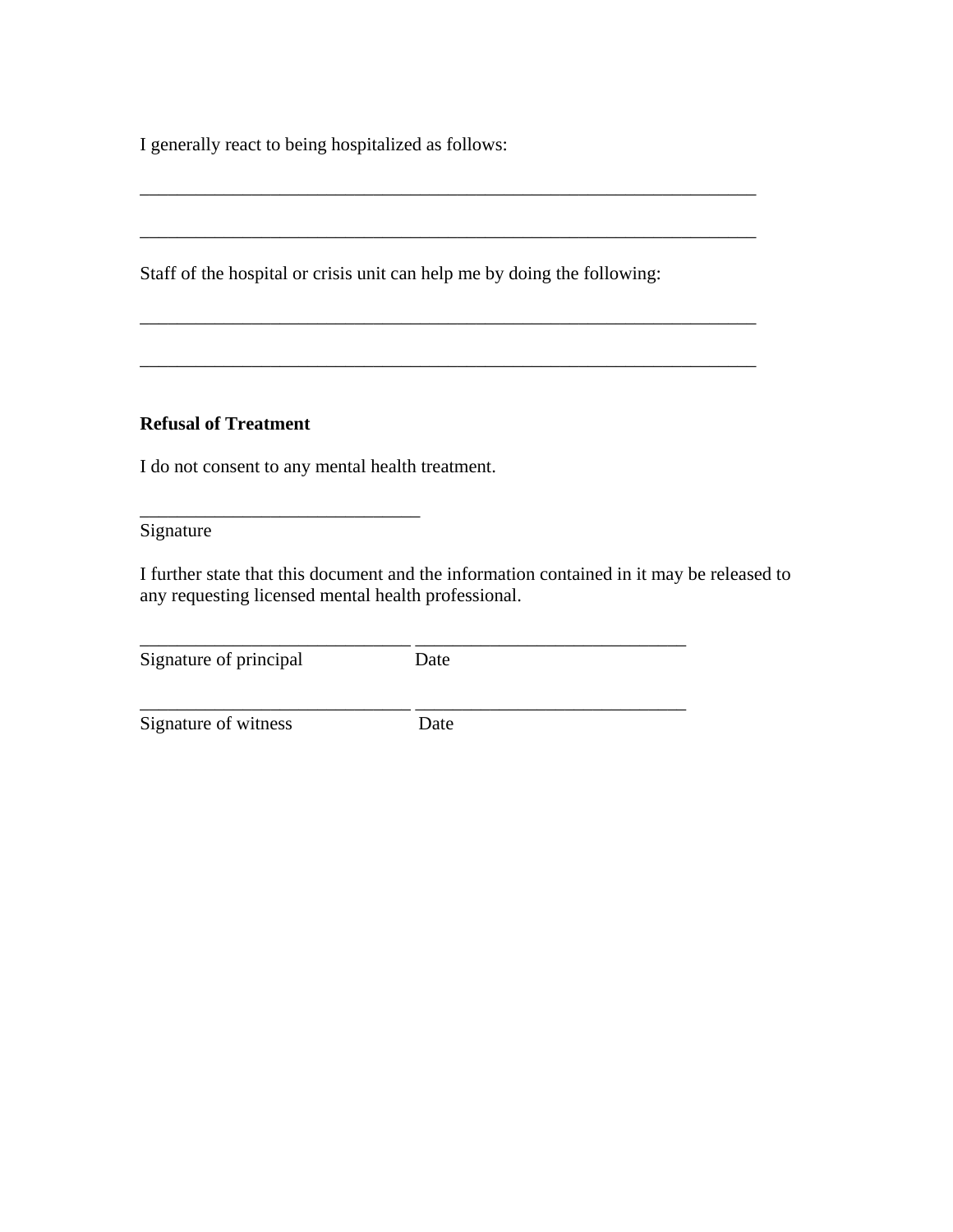# *II. APPOINTMENT OF AGENT*

If my primary health care professional and a mental health provider determine that my ability to receive and evaluate information effectively or communicate decisions is impaired to such an extent that I lack the capacity to refuse or consent to mental health treatment and that mental health treatment is necessary, I direct my primary health care professional and other health care providers, pursuant to the Mental Health Care Treatment Decisions Act, to follow the instructions of my agent.

I hereby appoint:

Name \_\_\_\_\_\_\_\_\_\_\_\_\_\_\_\_\_\_\_\_\_\_\_\_\_\_\_\_\_\_\_\_\_\_\_\_\_\_\_\_

Address  $\overline{A}$ 

Telephone  $\Box$ 

to act as my agent to make decisions regarding my mental health treatment if I become incapable of giving or withholding informed consent for that treatment.

If the person named above refuses or is unable to act on my behalf, or if I revoke that person's authority to act as my agent, I authorize the following person to act as my agent:

Name \_\_\_\_\_\_\_\_\_\_\_\_\_\_\_\_\_\_\_\_\_\_\_\_\_\_\_\_\_\_\_\_\_\_\_\_\_\_\_\_

Address \_\_\_\_\_\_\_\_\_\_\_\_\_\_\_\_\_\_\_\_\_\_\_\_\_\_\_\_\_\_\_\_\_\_\_\_\_\_

Telephone \_\_\_\_\_\_\_\_\_\_\_\_\_\_\_\_\_\_\_\_\_\_\_\_\_\_\_\_\_\_\_\_\_\_\_\_

My agent is authorized to make decisions that are consistent with the wishes I have expressed in my declaration. If my wishes are not expressed, my agent is to act in what he or she believes to be my best interest.

| Signature of principal | Date |
|------------------------|------|

## *III. CONFLICTING PROVISION*

I understand that if I have completed both a declaration and have appointed an agent and if there is a conflict between my agent's decision and my declaration, my declaration shall take precedence unless I indicate otherwise.

 $Signature$